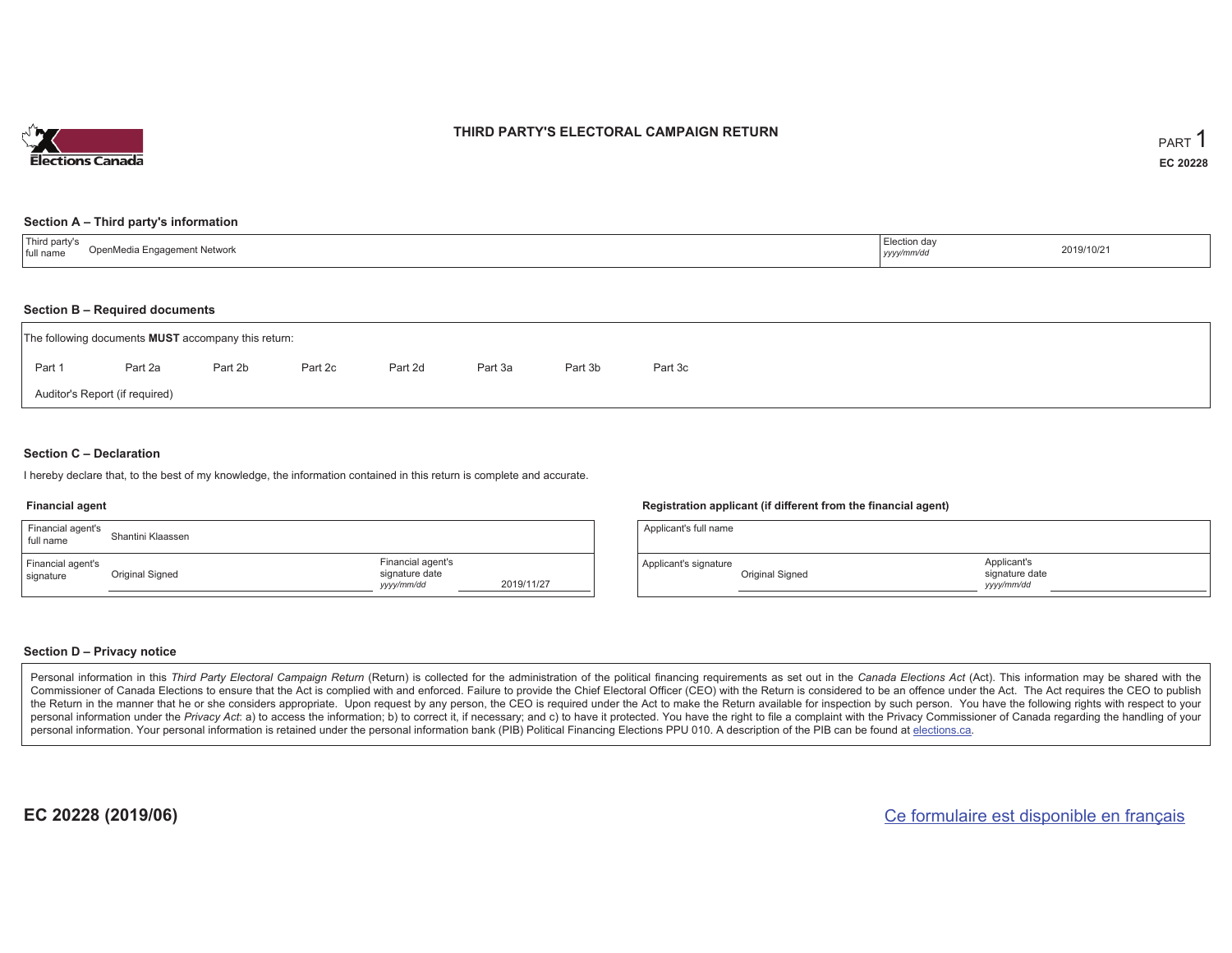

#### **THIRD PARTY'S ELECTORAL CAMPAIGN RETURN HIRD PARTY'S ELECTORAL CAMPAIGN RETURN<br>Statement of monetary contributions received PART 2a**

**EC 20228**

| No. | Full name  | <b>Street</b><br>no. | <b>Street</b> | Apt. | City      | Prov./<br>Terr. | Postal<br>code | Date<br>received<br>yyyy/mm/dd                                                      | Individual | Business /<br>Commercial<br>organization | Government | Trade union | Corporation<br>without share<br>capital | Unincorporated<br>organization or<br>association |
|-----|------------|----------------------|---------------|------|-----------|-----------------|----------------|-------------------------------------------------------------------------------------|------------|------------------------------------------|------------|-------------|-----------------------------------------|--------------------------------------------------|
|     |            |                      |               |      |           |                 |                |                                                                                     | \$         | \$                                       | \$         | \$          | \$                                      | \$                                               |
|     | Chris Head |                      |               |      | Vancouver | BC              | <b>V6G 1N1</b> | 2019/10/08                                                                          | 1,000.00   |                                          |            |             |                                         |                                                  |
|     |            |                      |               |      |           |                 |                |                                                                                     |            |                                          |            |             |                                         |                                                  |
|     |            |                      |               |      |           |                 |                |                                                                                     |            |                                          |            |             |                                         |                                                  |
|     |            |                      |               |      |           |                 |                |                                                                                     |            |                                          |            |             |                                         |                                                  |
|     |            |                      |               |      |           |                 |                |                                                                                     |            |                                          |            |             |                                         |                                                  |
|     |            |                      |               |      |           |                 |                |                                                                                     |            |                                          |            |             |                                         |                                                  |
|     |            |                      |               |      |           |                 |                |                                                                                     |            |                                          |            |             |                                         |                                                  |
|     |            |                      |               |      |           |                 |                |                                                                                     |            |                                          |            |             |                                         |                                                  |
|     |            |                      |               |      |           |                 |                |                                                                                     |            |                                          |            |             |                                         |                                                  |
|     |            |                      |               |      |           |                 |                |                                                                                     |            |                                          |            |             |                                         |                                                  |
|     |            |                      |               |      |           |                 |                |                                                                                     |            |                                          |            |             |                                         |                                                  |
|     |            |                      |               |      |           |                 |                |                                                                                     |            |                                          |            |             |                                         |                                                  |
|     |            |                      |               |      |           |                 |                |                                                                                     |            |                                          |            |             |                                         |                                                  |
|     |            |                      |               |      |           |                 |                |                                                                                     |            |                                          |            |             |                                         |                                                  |
|     |            |                      |               |      |           |                 |                | Totals carried forward from previous page \$                                        | 0.00       |                                          |            |             |                                         |                                                  |
|     |            |                      |               |      |           |                 |                | Total amount of monetary contributions by contributors who gave over \$200 (A)      | 1,000.00   |                                          |            |             |                                         |                                                  |
|     |            |                      |               |      |           |                 |                | Number of contributors who gave over \$200                                          |            |                                          |            |             |                                         |                                                  |
|     |            |                      |               |      |           |                 |                | Total amount of monetary contributions by contributors who gave \$200 or less $(B)$ | 24,791.38  |                                          |            |             |                                         |                                                  |
|     |            |                      |               |      |           |                 |                | Number of contributors who gave \$200 or less                                       | 781        |                                          |            |             |                                         |                                                  |
|     |            |                      |               |      |           |                 |                | Total amount of all monetary contributions (A+B)                                    | 25,791.38  |                                          |            |             |                                         |                                                  |
|     |            |                      |               |      |           |                 |                | Number of contributors who gave monetary contributions                              | 782        |                                          |            |             |                                         |                                                  |
|     |            |                      |               |      |           |                 |                |                                                                                     |            |                                          |            |             |                                         |                                                  |

| <sup>1</sup> Thiro<br>party | : inetwork<br>. | Election da<br>2019/10/21<br>vvv/mm/a<br>,,,,, | Page |
|-----------------------------|-----------------|------------------------------------------------|------|
|-----------------------------|-----------------|------------------------------------------------|------|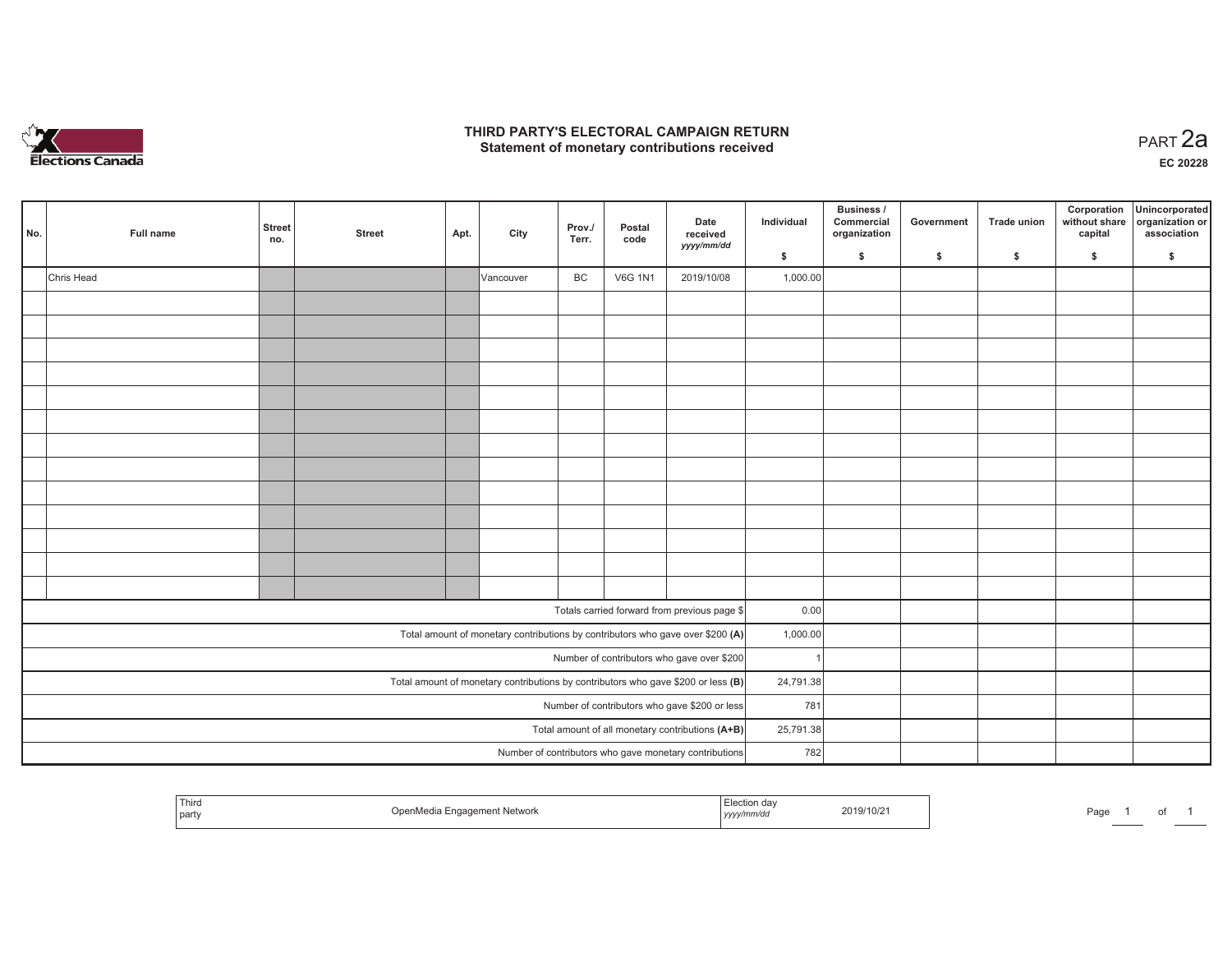

## **THIRD PARTY'S ELECTORAL CAMPAIGN RETURN**  THIRD PARTY'S ELECTORAL CAMPAIGN RETURN<br>Statement of non-monetary contributions received<br> **PART 2b**

| No. | Full name | <b>Street</b><br>no. | <b>Street</b> | Apt. | City | Prov./<br>Terr. | Postal<br>code | Date<br>received<br>yyyy/mm/dd                                                        | Individual  | <b>Business /</b><br>Commercial<br>organization | Government | Trade union | Corporation<br>without share<br>capital | Unincorporated<br>organization or<br>association |
|-----|-----------|----------------------|---------------|------|------|-----------------|----------------|---------------------------------------------------------------------------------------|-------------|-------------------------------------------------|------------|-------------|-----------------------------------------|--------------------------------------------------|
|     |           |                      |               |      |      |                 |                |                                                                                       | \$          | \$                                              | \$         | \$          | \$                                      | \$                                               |
|     |           |                      |               |      |      |                 |                |                                                                                       |             |                                                 |            |             |                                         |                                                  |
|     |           |                      |               |      |      |                 |                |                                                                                       |             |                                                 |            |             |                                         |                                                  |
|     |           |                      |               |      |      |                 |                |                                                                                       |             |                                                 |            |             |                                         |                                                  |
|     |           |                      |               |      |      |                 |                |                                                                                       |             |                                                 |            |             |                                         |                                                  |
|     |           |                      |               |      |      |                 |                |                                                                                       |             |                                                 |            |             |                                         |                                                  |
|     |           |                      |               |      |      |                 |                |                                                                                       |             |                                                 |            |             |                                         |                                                  |
|     |           |                      |               |      |      |                 |                |                                                                                       |             |                                                 |            |             |                                         |                                                  |
|     |           |                      |               |      |      |                 |                |                                                                                       |             |                                                 |            |             |                                         |                                                  |
|     |           |                      |               |      |      |                 |                |                                                                                       |             |                                                 |            |             |                                         |                                                  |
|     |           |                      |               |      |      |                 |                |                                                                                       |             |                                                 |            |             |                                         |                                                  |
|     |           |                      |               |      |      |                 |                |                                                                                       |             |                                                 |            |             |                                         |                                                  |
|     |           |                      |               |      |      |                 |                |                                                                                       |             |                                                 |            |             |                                         |                                                  |
|     |           |                      |               |      |      |                 |                |                                                                                       |             |                                                 |            |             |                                         |                                                  |
|     |           |                      |               |      |      |                 |                |                                                                                       |             |                                                 |            |             |                                         |                                                  |
|     |           |                      |               |      |      |                 |                | Totals carried forward from previous page \$                                          | 25,791.38   |                                                 |            |             |                                         |                                                  |
|     |           |                      |               |      |      |                 |                |                                                                                       |             |                                                 |            |             |                                         |                                                  |
|     |           |                      |               |      |      |                 |                | Total amount of non-monetary contributions by contributors who gave over \$200 (A)    | 0.00        |                                                 |            |             |                                         |                                                  |
|     |           |                      |               |      |      |                 |                | Number of contributors who gave over \$200                                            | $\Omega$    |                                                 |            |             |                                         |                                                  |
|     |           |                      |               |      |      |                 |                | Total amount of non-monetary contributions by contributors who gave \$200 or less (B) | 0.00        |                                                 |            |             |                                         |                                                  |
|     |           |                      |               |      |      |                 |                | Number of contributors who gave \$200 or less                                         | $\Omega$    |                                                 |            |             |                                         |                                                  |
|     |           |                      |               |      |      |                 |                | Total amount of all non-monetary contributions (A+B)                                  | 0.00        |                                                 |            |             |                                         |                                                  |
|     |           |                      |               |      |      |                 |                | Number of contributors who gave non-monetary contributions                            | $\mathsf 0$ |                                                 |            |             |                                         |                                                  |

|  | Third<br>* Network<br>part | on dav<br>2019/10/2<br>,,,,, | Page |
|--|----------------------------|------------------------------|------|
|--|----------------------------|------------------------------|------|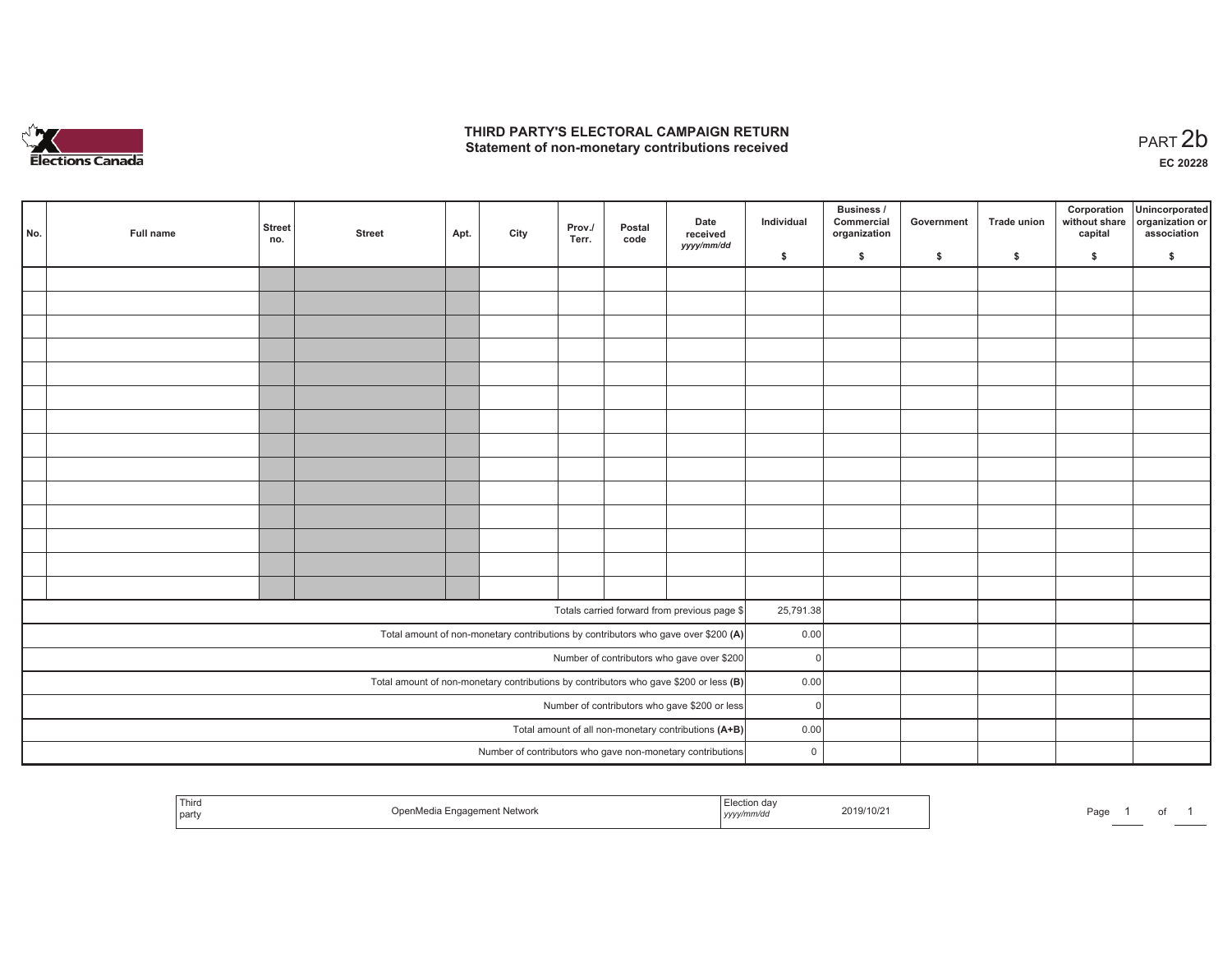

## **THIRD PARTY'S ELECTORAL CAMPAIGN RETURN STATE:** PERSON SELECTORAL CAMPAIGN RETURN<br>
Statement of operating loans received

**EC 20228**

|  | No. | Full name | <b>Street</b><br>no. | <b>Street</b> | Apt. | City | Prov./<br>Terr. | Postal<br>code | Date<br>received                                                  | Individual | <b>Business /</b><br>Commercial<br>organization | Government | <b>Trade union</b> | Corporation<br>capital | Unincorporated<br>without share organization or<br>association |
|--|-----|-----------|----------------------|---------------|------|------|-----------------|----------------|-------------------------------------------------------------------|------------|-------------------------------------------------|------------|--------------------|------------------------|----------------------------------------------------------------|
|  |     |           |                      |               |      |      |                 |                | yyyy/mm/dd                                                        | \$         | \$                                              | \$         | \$                 | \$                     | \$                                                             |
|  |     |           |                      |               |      |      |                 |                |                                                                   |            |                                                 |            |                    |                        |                                                                |
|  |     |           |                      |               |      |      |                 |                |                                                                   |            |                                                 |            |                    |                        |                                                                |
|  |     |           |                      |               |      |      |                 |                |                                                                   |            |                                                 |            |                    |                        |                                                                |
|  |     |           |                      |               |      |      |                 |                |                                                                   |            |                                                 |            |                    |                        |                                                                |
|  |     |           |                      |               |      |      |                 |                |                                                                   |            |                                                 |            |                    |                        |                                                                |
|  |     |           |                      |               |      |      |                 |                |                                                                   |            |                                                 |            |                    |                        |                                                                |
|  |     |           |                      |               |      |      |                 |                |                                                                   |            |                                                 |            |                    |                        |                                                                |
|  |     |           |                      |               |      |      |                 |                |                                                                   |            |                                                 |            |                    |                        |                                                                |
|  |     |           |                      |               |      |      |                 |                |                                                                   |            |                                                 |            |                    |                        |                                                                |
|  |     |           |                      |               |      |      |                 |                |                                                                   |            |                                                 |            |                    |                        |                                                                |
|  |     |           |                      |               |      |      |                 |                |                                                                   |            |                                                 |            |                    |                        |                                                                |
|  |     |           |                      |               |      |      |                 |                |                                                                   |            |                                                 |            |                    |                        |                                                                |
|  |     |           |                      |               |      |      |                 |                |                                                                   |            |                                                 |            |                    |                        |                                                                |
|  |     |           |                      |               |      |      |                 |                |                                                                   |            |                                                 |            |                    |                        |                                                                |
|  |     |           |                      |               |      |      |                 |                | Totals carried forward from previous page \$                      | 25,791.38  |                                                 |            |                    |                        |                                                                |
|  |     |           |                      |               |      |      |                 |                | Total amount of loans by lenders who provided over \$200 (A)      | 0.00       |                                                 |            |                    |                        |                                                                |
|  |     |           |                      |               |      |      |                 |                | Number of lenders who provided over \$200                         | $\Omega$   |                                                 |            |                    |                        |                                                                |
|  |     |           |                      |               |      |      |                 |                | Total amount of loans by lenders who provided \$200 or less $(B)$ | 0.00       |                                                 |            |                    |                        |                                                                |
|  |     |           |                      |               |      |      |                 |                | Number of lenders who provided \$200 or less                      | $\Omega$   |                                                 |            |                    |                        |                                                                |
|  |     |           |                      |               |      |      |                 |                | Total amount of all loans (A+B)                                   | 0.00       |                                                 |            |                    |                        |                                                                |
|  |     |           |                      |               |      |      |                 |                | Number of all lenders who provided loans                          | $\Omega$   |                                                 |            |                    |                        |                                                                |

| <sup>l</sup> Third<br>' party | <b>Network</b> | uon dav<br>2019/10/2<br>,,,,, | Page |
|-------------------------------|----------------|-------------------------------|------|
|-------------------------------|----------------|-------------------------------|------|

Page 1 of 1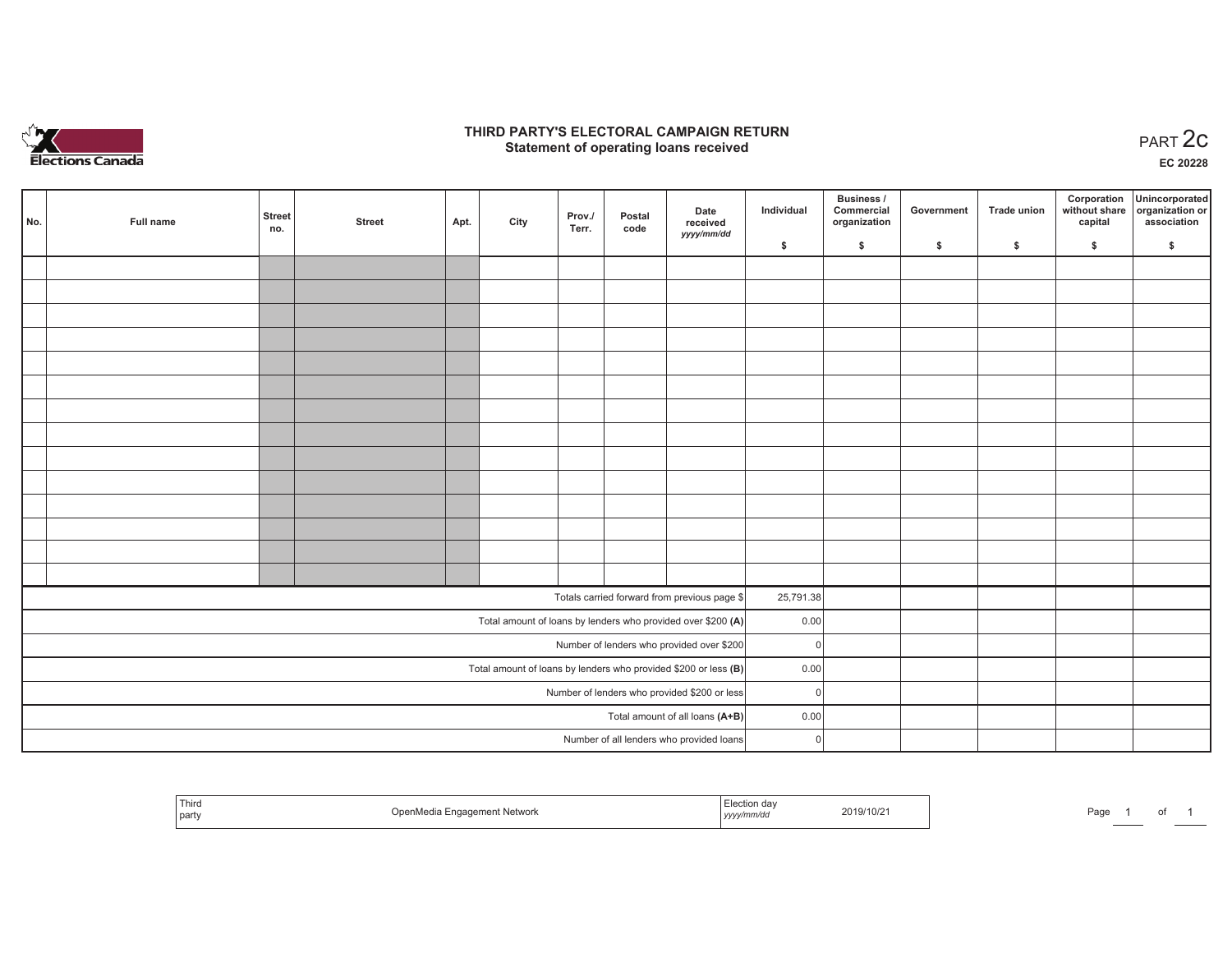# **Elections Canada**

# **THIRD PARTY'S ELECTORAL CAMPAIGN RETURN Summary of inflows**

| PART <sub>2d</sub> |
|--------------------|
| EC 20228           |

٦

| No.            | Type of contributor / lender                 | <b>Monetary</b><br>contributions<br>(Part 2a) | Non-monetary<br>contributions<br>(Part 2b) | Loans<br>(Part 2c) | <b>Total</b> | Number of<br>contributors and<br>lenders |
|----------------|----------------------------------------------|-----------------------------------------------|--------------------------------------------|--------------------|--------------|------------------------------------------|
|                |                                              | \$                                            | \$                                         | \$                 | \$           |                                          |
| $\mathbf{1}$ . | Individuals                                  | 25,791.38                                     | 0.00                                       | 0.00               | 25,791.38    | 782                                      |
| 2.             | Businesses / Commercial organizations        |                                               |                                            |                    |              |                                          |
| 3.             | Governments                                  |                                               |                                            |                    |              |                                          |
| 4.             | Trade unions                                 |                                               |                                            |                    |              |                                          |
| 5.             | Corporations without share capital           |                                               |                                            |                    |              |                                          |
| 6.             | Unincorporated organizations or associations |                                               |                                            |                    |              |                                          |
| 7.             | Total (items 1 to 6)                         | 25,791.38                                     | 0.00                                       | 0.00               | 25,791.38    | 782                                      |
| <b>Total</b>   |                                              |                                               |                                            |                    |              |                                          |
| 8.             | Amount of third party's resources used       |                                               |                                            |                    | 0.00         |                                          |
| 9.             | Grand total (items 7 and 8)                  | 25,791.38                                     | 0.00                                       | 0.00               | 25,791.38    | 782                                      |

| Third<br>party<br>. | Engagement Network<br>Inon<br>0.000<br>iivituid | ection dav<br>  yyyy/mm/dd | 2019/10/21 |
|---------------------|-------------------------------------------------|----------------------------|------------|
|---------------------|-------------------------------------------------|----------------------------|------------|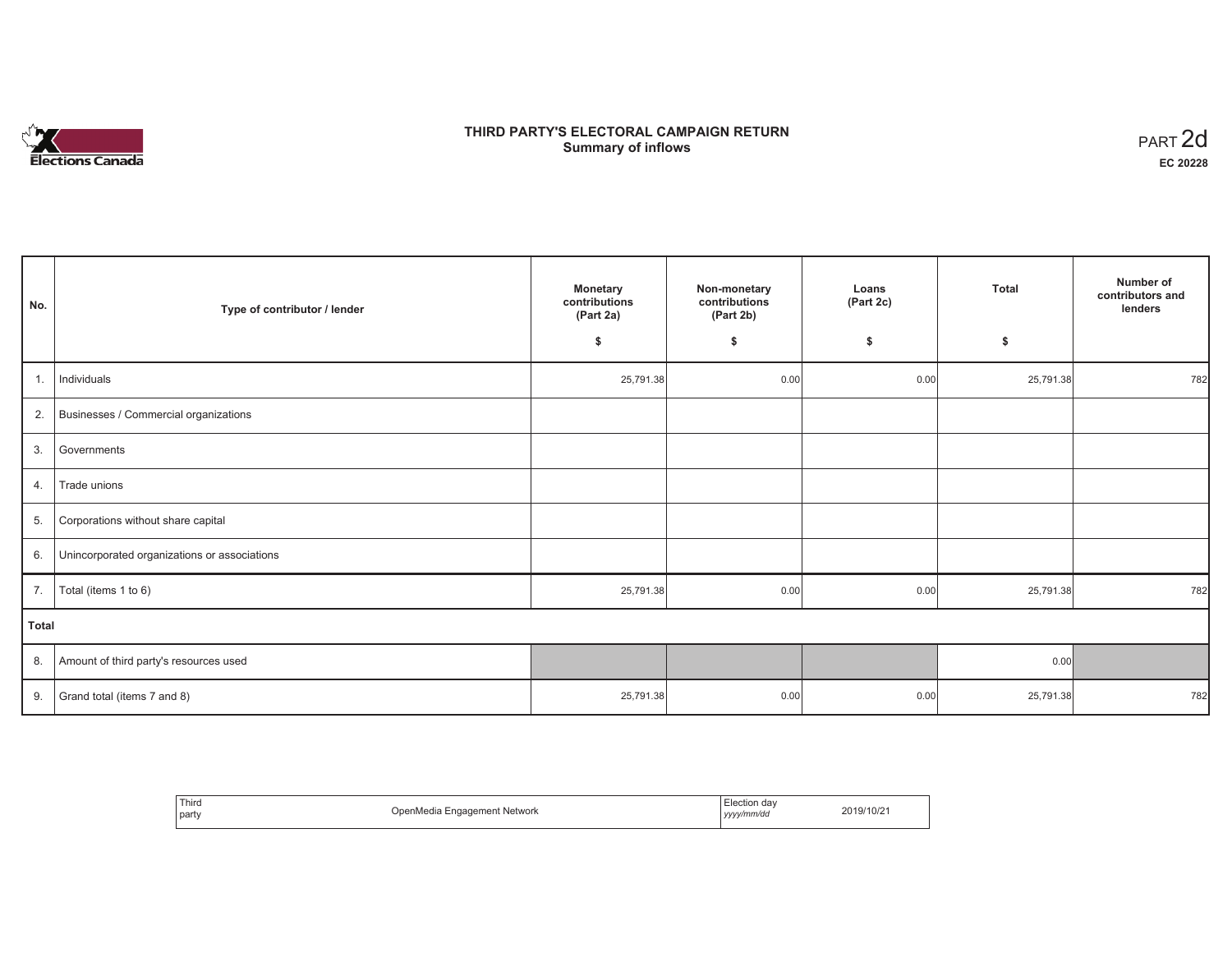

# **THIRD PARTY'S ELECTORAL CAMPAIGN RETURN Statement of expenses incurred for regulated activities that take place during the pre-election period**  *(Only applicable to a fixed-date general election)*

 $_{\sf PART}$ 3a **EC 20228**

For a list of expense types, expense categories and expense subcategories, refer to Annex II in the Instructions.

| No.      | Date<br>incurred<br>yyyy/mm/dd | ED Code<br>(if applicable) | Supplier  | <b>Expense type</b> | Expense<br>category                                  | Expense<br>subcategory | <b>Starting date</b><br>of activity,<br>advertisement<br>or survey<br>yyyy/mm/dd | Ending date<br>of activity,<br>advertisement<br>or survey<br>yyyy/mm/dd | Place of activity or<br>advertisement        | Expense amount<br>\$ |
|----------|--------------------------------|----------------------------|-----------|---------------------|------------------------------------------------------|------------------------|----------------------------------------------------------------------------------|-------------------------------------------------------------------------|----------------------------------------------|----------------------|
|          | 2019/09/10                     |                            | OpenMedia | Staff Time          | Salaries, wages & consulting fee Payroll Remittances |                        | 2019/07/10                                                                       | 2019/09/10                                                              | Online/Federal                               | 2,171.32             |
|          |                                |                            |           |                     |                                                      |                        |                                                                                  |                                                                         |                                              |                      |
|          |                                |                            |           |                     |                                                      |                        |                                                                                  |                                                                         |                                              |                      |
|          |                                |                            |           |                     |                                                      |                        |                                                                                  |                                                                         |                                              |                      |
|          |                                |                            |           |                     |                                                      |                        |                                                                                  |                                                                         |                                              |                      |
|          |                                |                            |           |                     |                                                      |                        |                                                                                  |                                                                         |                                              |                      |
|          |                                |                            |           |                     |                                                      |                        |                                                                                  |                                                                         |                                              |                      |
|          |                                |                            |           |                     |                                                      |                        |                                                                                  |                                                                         |                                              |                      |
|          |                                |                            |           |                     |                                                      |                        |                                                                                  |                                                                         |                                              |                      |
|          |                                |                            |           |                     |                                                      |                        |                                                                                  |                                                                         |                                              |                      |
|          |                                |                            |           |                     |                                                      |                        |                                                                                  |                                                                         |                                              |                      |
|          |                                |                            |           |                     |                                                      |                        |                                                                                  |                                                                         |                                              |                      |
|          |                                |                            |           |                     |                                                      |                        |                                                                                  |                                                                         |                                              |                      |
|          |                                |                            |           |                     |                                                      |                        |                                                                                  |                                                                         |                                              |                      |
|          |                                |                            |           |                     |                                                      |                        |                                                                                  |                                                                         |                                              |                      |
|          |                                |                            |           |                     |                                                      |                        |                                                                                  |                                                                         |                                              |                      |
|          |                                |                            |           |                     |                                                      |                        |                                                                                  |                                                                         | Totals carried forward from previous page \$ | 0.00                 |
| Total \$ |                                |                            |           |                     |                                                      | 2,171.32               |                                                                                  |                                                                         |                                              |                      |

| $ -$<br>Third<br>part | * Network<br>чиа гимие<br>. | $ \blacksquare$<br>2019/10/2 <sup>.</sup><br>yyyy <i>mmv</i> uv | $D \cap \alpha$<br>ay. |
|-----------------------|-----------------------------|-----------------------------------------------------------------|------------------------|
|-----------------------|-----------------------------|-----------------------------------------------------------------|------------------------|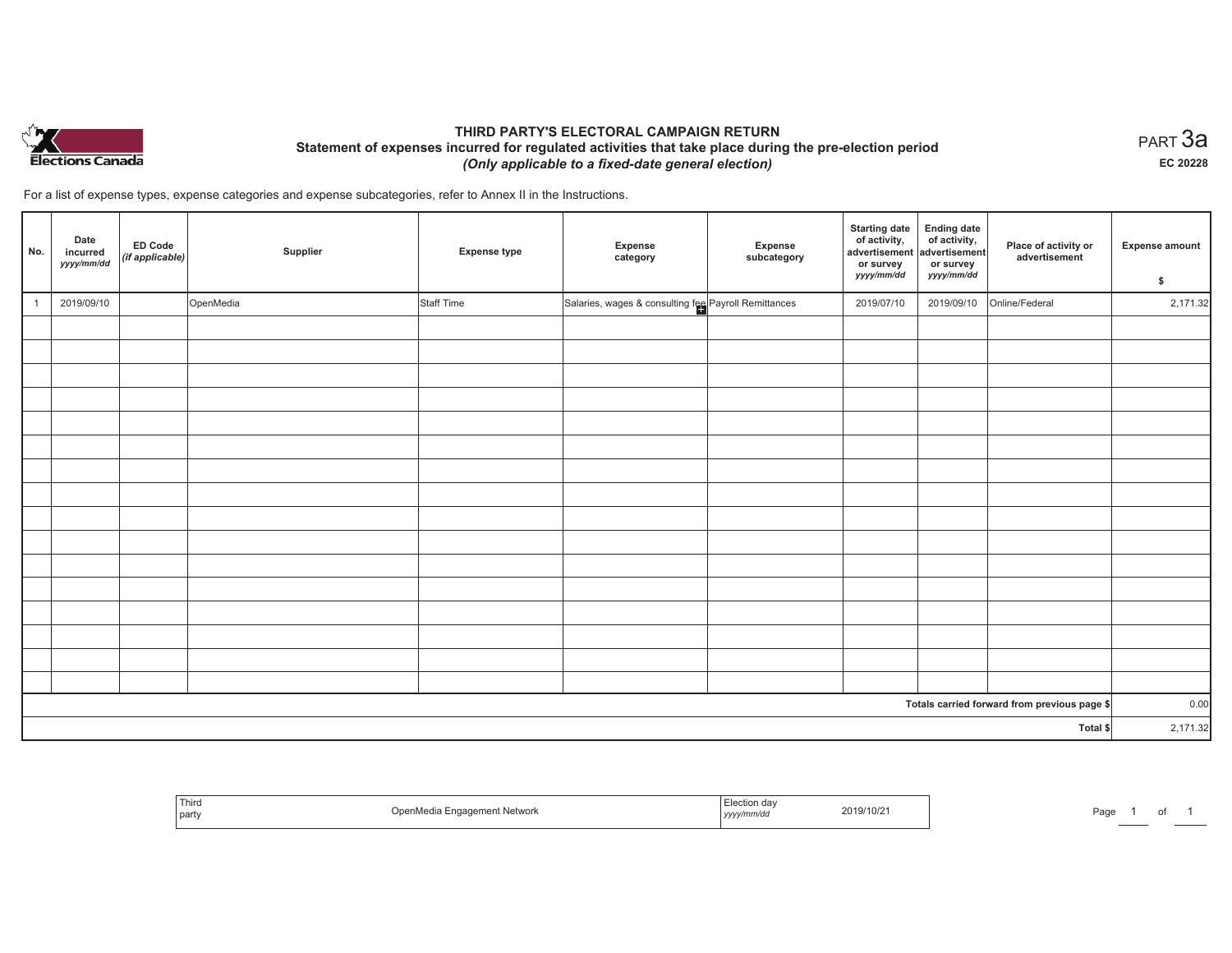

# **THIRD PARTY'S ELECTORAL CAMPAIGN RETURN Statement of expenses incurred for regulated activities that take place during the election period**<br>PART  $3\mathsf{b}$

**EC 20228**

For a list of expense types, expense categories and expense subcategories, refer to Annex II in the Instructions.

| No.      | Date<br>incurred<br>yyyy/mm/dd | <b>ED Code</b><br>(if applicable) | Supplier                     | <b>Expense type</b> | Expense<br>category                                  | Expense<br>subcategory | <b>Starting date</b><br>of activity,<br>advertisement<br>or survey<br>yyyy/mm/dd | Ending date<br>of activity,<br>advertisement<br>or survey<br>yyyy/mm/dd | Place of activity or<br>advertisement        | <b>Expense amount</b><br>\$ |
|----------|--------------------------------|-----------------------------------|------------------------------|---------------------|------------------------------------------------------|------------------------|----------------------------------------------------------------------------------|-------------------------------------------------------------------------|----------------------------------------------|-----------------------------|
|          | 2019/10/07                     |                                   | OpenMedia Engagement Network | Staff Time          | Salaries, wages & consulting fee Payroll Remittances |                        | 2019/09/11                                                                       | 2019/10/07                                                              | Online/Federal                               | 1,467.64                    |
|          |                                |                                   |                              |                     |                                                      |                        |                                                                                  |                                                                         |                                              |                             |
|          |                                |                                   |                              |                     |                                                      |                        |                                                                                  |                                                                         |                                              |                             |
|          |                                |                                   |                              |                     |                                                      |                        |                                                                                  |                                                                         |                                              |                             |
|          |                                |                                   |                              |                     |                                                      |                        |                                                                                  |                                                                         |                                              |                             |
|          |                                |                                   |                              |                     |                                                      |                        |                                                                                  |                                                                         |                                              |                             |
|          |                                |                                   |                              |                     |                                                      |                        |                                                                                  |                                                                         |                                              |                             |
|          |                                |                                   |                              |                     |                                                      |                        |                                                                                  |                                                                         |                                              |                             |
|          |                                |                                   |                              |                     |                                                      |                        |                                                                                  |                                                                         |                                              |                             |
|          |                                |                                   |                              |                     |                                                      |                        |                                                                                  |                                                                         |                                              |                             |
|          |                                |                                   |                              |                     |                                                      |                        |                                                                                  |                                                                         |                                              |                             |
|          |                                |                                   |                              |                     |                                                      |                        |                                                                                  |                                                                         |                                              |                             |
|          |                                |                                   |                              |                     |                                                      |                        |                                                                                  |                                                                         |                                              |                             |
|          |                                |                                   |                              |                     |                                                      |                        |                                                                                  |                                                                         |                                              |                             |
|          |                                |                                   |                              |                     |                                                      |                        |                                                                                  |                                                                         |                                              |                             |
|          |                                |                                   |                              |                     |                                                      |                        |                                                                                  |                                                                         |                                              |                             |
|          |                                |                                   |                              |                     |                                                      |                        |                                                                                  |                                                                         |                                              |                             |
|          |                                |                                   |                              |                     |                                                      |                        |                                                                                  |                                                                         | Totals carried forward from previous page \$ | 2,171.32                    |
| Total \$ |                                |                                   |                              |                     |                                                      | 3,638.96               |                                                                                  |                                                                         |                                              |                             |

| Third<br>  party | <sup>t</sup> Network<br>)ne | ı dav<br>.n/ur<br>,,,,, | 2019/10/2 | Page |  |  |  |
|------------------|-----------------------------|-------------------------|-----------|------|--|--|--|
|------------------|-----------------------------|-------------------------|-----------|------|--|--|--|